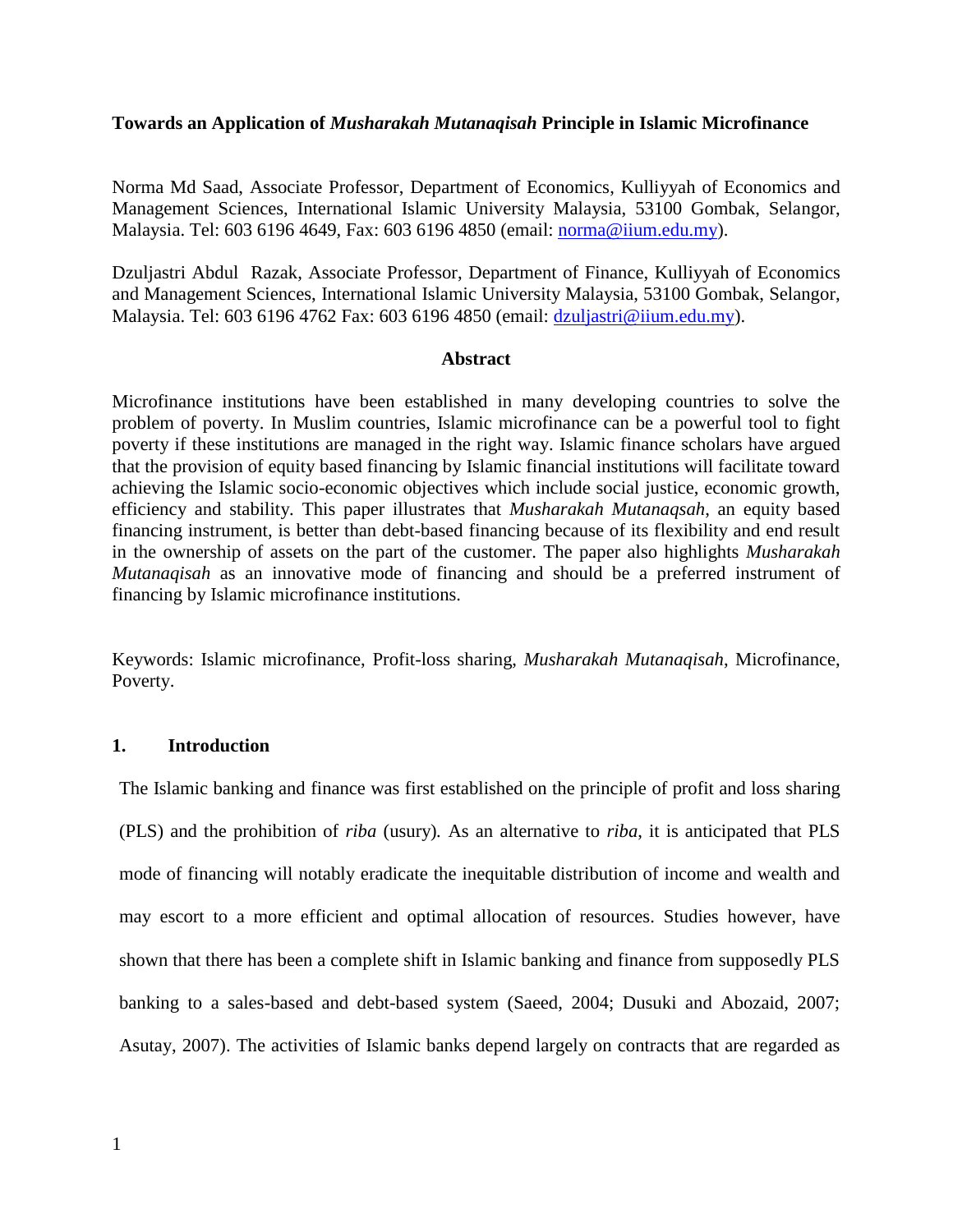"mark-up" based, which is similar to lending on the basis of fixed interest. The use of the more risky PLS contracts such as a *Mudharabah* and *Musharakah* has been very minimal.

The current practice in Islamic microfinance is very much similar to that of Islamic banking. According to Obaidullah (2008), Islamic microfinance institutions (IMFIs) across the globe utilize a variety of *Shariah-*compliant mechanisms, such as *Murabahah,* Bai*-Bithaman-Ajil*, *Ijarah*, *Bai-Salam* etc. All these modes of financing create debt. In Indonesia, even though Obaidullah and Khan (2008) reported that IMFIs there uses reasonably balanced with an array of products - based on *Mudharabah*, *Musharakah*, *Murabahah*, *Ijarah* and *Qard al-hasan*, it is a new trend because Seibel (2005) reported that in BPRS (one of IMFIs operating in Indonesia), the main financing product is *Murabahah*, i.e. a sales contract between bank and customer with a fixed profit margin for the bank. Flexible profit-sharing, which is cumbersome to calculate, is of minor importance. In the Middle East, the *Hodeida* Microfinance Program in Yemen followed the model practiced by Grameen Bank in Bangladesh, however, it uses *Murabahah* mode of financing instead of PLS mode of financing. Obaidullah and Khan (2008) reported that in Bangladesh, the Islamic microfinance institutions there have been depending on deferred-payment sales (*Bai mu'ajjal*) mode of financing.

This paper will focus on the application of *Musharakah Mutanaqisah*, one of the equity-based modes of financing in Islamic microfinance scheme. Dusuki and Abozaid (2007) argue that the provision of equity based financing by Islamic financial institutions will facilitate toward achieving the Islamic socio-economic objectives which include social justice, economic growth, efficiency and stability. The paper will illustrate that *Musharakah Mutanaqsah* is better than debt-based financing because of its flexibility and end result in the ownership of assets on the part of the borrower. Section 2 of this paper presents the literature review on Islamic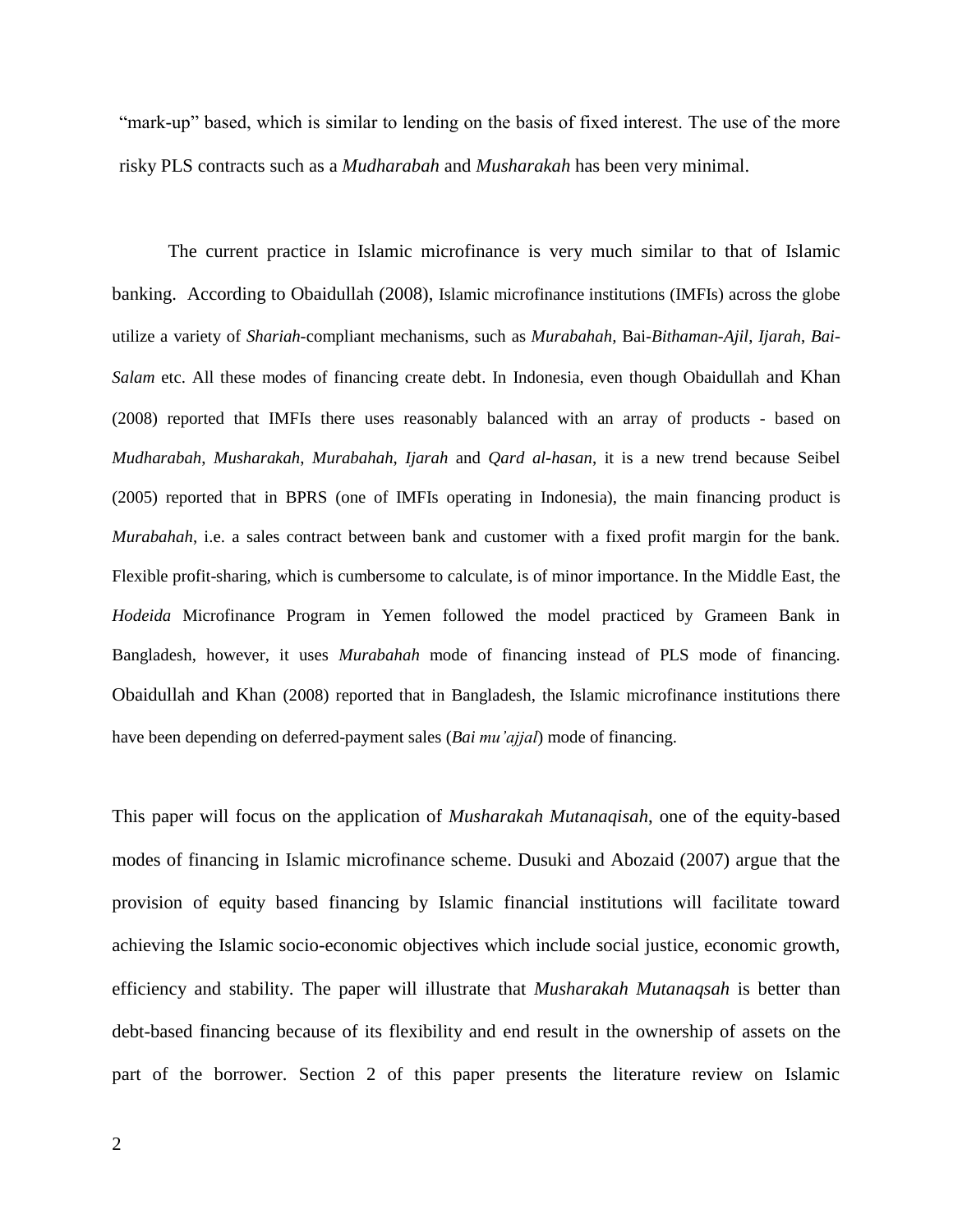microfinance. Section 3 highlights *Musharakah Mutanaqisah* as an innovative mode of financing in Islamic microfinance, and finally, Section 4 concludes.

#### **2. Literature review**

According to Vento (2004), the three main services of microfinance institutions are microcredit or micro financing, micro leasing, and micro insurance. Islamic microfinance institutions (IMFIs) also offer similar type of services based on Islamic mode of financing. Several literatures on Islamic microfinance such as Dhumale and Scapcanin (1999) promote the use of equity based financing such as *Mudharabah, Musharakah* and debt based financing such as *Murabahah, Bai-Bithaman-Ajil* and *Ijarah* as the products of IMFIs. Even though most Islamic modes of financing can be applied in IMFIs activities, the implementations of these models should be different with current practices of Islamic banking since the nature of Islamic banking and Islamic microfinance are different.

Many Islamic scholars have argued that *Mudharabah* and *Musharakah* are the ideal products of Islamic banking because in principle, the products have the ability to bring about the socio- economic benefits of Islamic economics. IMFIs should consider these products as their main products since Islamic banking with their nature as a profit-oriented institution face difficulties in applying *Mudharabah* and *Musharakah* in their activities. However, it does not mean that IMFIs does not have profit motive if it use *Mudharabah* and *Musharakah* mode of financing in its activity since profit motive is one of the factors to successfully achieve financial sustainability of microfinance. In fact, since the nature of microfinance business makes account officers of MFIs closer to the entrepreneurs, it is an advantage for them as they can easily access, assist, and even involve in their clients' businesses, especially for *Musharakah* financing.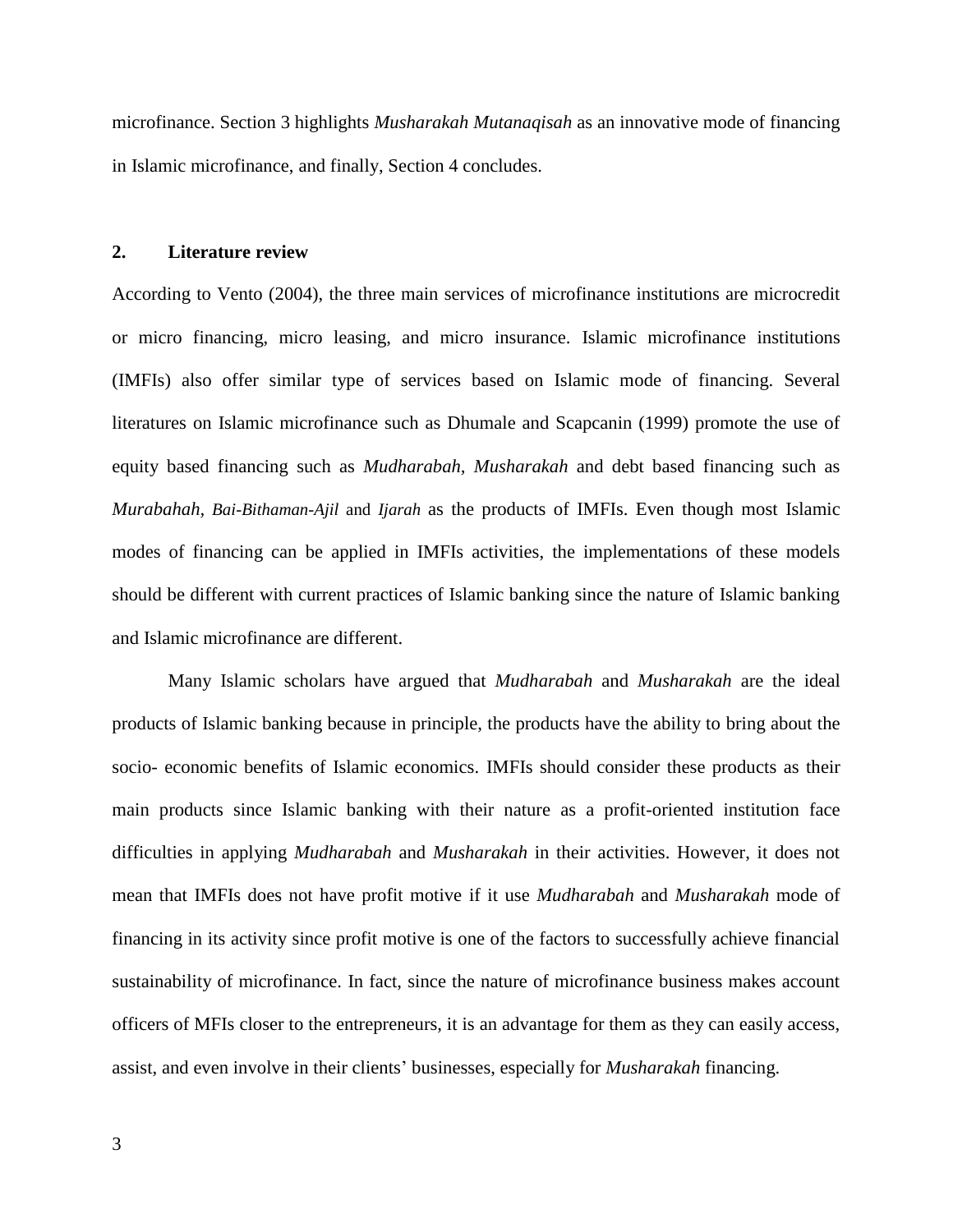There are two methods in *Mudharabah* and *Musharakah* modes of financing which are direct, and indirect method. Although they use different term, Dhumale and Scapcanin (1999) explain and give example of these two methods in their paper. The direct method is easier to understand compared to that of indirect ones. For example, a micro-entrepreneur takes a loan of RM20, 000 to raise four goats. Let say that the micro-entrepreneur raises the goats and resell them after five to eight months for RM40, 000. After deducting the working capital such as for the food, cage, etc, the profit can easily divided between the micro-entrepreneur and the IMFI based on their agreement in *Mudharabah* or *Musharakah* contract. Of course, in *Musharakah*  contract especially in the more complicated business ventures, there are many types of cost incurred and all these costs should be considered before the distribution of profit and sharing the loss.

The indirect method is almost similar to *Musharakah Mutanaqisah* project which is usually applied in mortgage financing. In this method, the ownership portion of IMFIs on business venture is reducing along the period of the partnership. For example, let say an IMFI owns 100% shares of one project under *Mudharabah* partnership or 70% under *Musharakah* Partnership. Along the period of the partnership, the IMFI client buys the IMFI's share on that project every month by giving certain portion of their profit to the IMFI. This process of buying back shares from the IMFI will continue until the client owns 100 share of the project.

*Musharakah* partnership has similar profit calculation and distribution like the *Mudharabah* ones. The main difference is *Musharakah* partnership starts not with 0% ownership on the micro entrepreneur's side. However, there are several critics on this method. First, many micro entrepreneurs do not keep their account and they even do not know how to make simple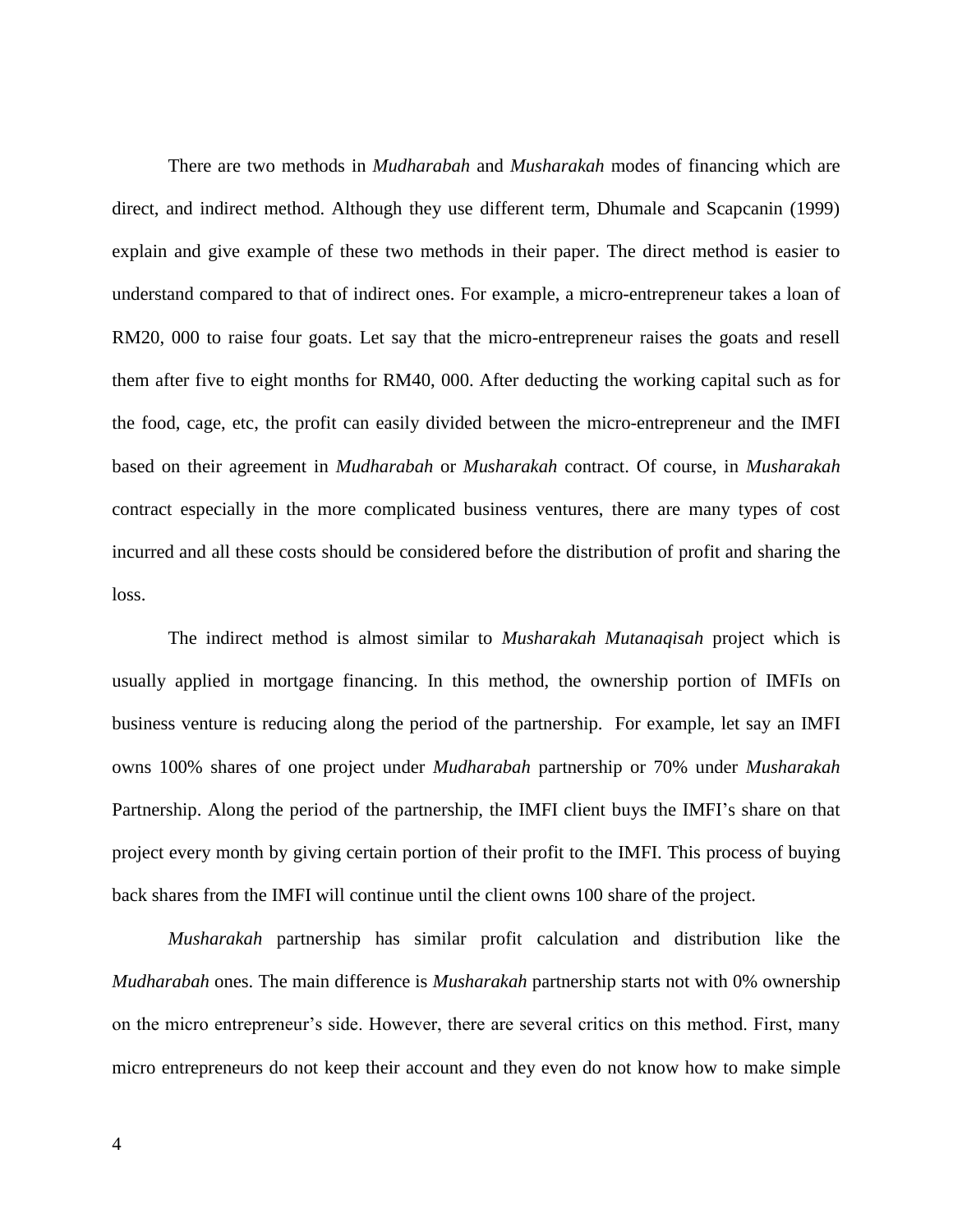accounting treatment of their business. Therefore, it is difficult for them to understand this model. Second, this method requires a fix income of micro entrepreneurs businesses. In fact, not all businesses have a fix income especially for trade micro entrepreneurs. Therefore, to resolve these problems, IMFIs should provide good information system in place which can help their account officer to calculate and distribute the profit appropriately.

Beside *Mudharabah* and *Musharakah* equity financing, IMFIs also have the option of providing microfinance services by using debt financing modes such as *Murabahah* (or *Bai Bithaman Ajil*), *Salam and Istisna. Murabahah* is cost plus financing. In *Murabahah* or *Bai Bithaman Ajil* (BBA) products, clients approach IMFIs to buy goods that they need. An IMFI will buy that product and sell it to its client on cost plus basis. Client can pay back for the goods to the IMFI by cash or by installment. The repayment through installment better known as *Bai Bithaman Ajil* (BBA) or Deferred Installment Sale. If the client wishes to buy an asset, she can approach an IMFI and request it to buy for her a particular good to sell or if the IMFI client is a producer, the IMFI can use *Murabahah* and BBA to buy materials for the operations.

Micro-entrepreneurs can also use *Salam* and *Istisna* modes to finance their businesses. In *Salam,* an IMFI will request a micro-entrepreneur to make goods which will be delivered in the future. The IMFI should pay the micro- entrepreneur cash up front. In *Istisna* model, the IMFI can pay that client in several stages until the micro- entrepreneur finished producing that good. After producing that good, the micro- entrepreneur can sell the good on behalf of the IMFI.

IMFIs can also offer pawn broking service (*Rahn)* as one of their services. By providing this service, clients can easily solve their liquidity problem in their business. However, it has long been discussed that the main limitation of poor people to get financial access from commercial bank is collateral. Therefore, *Rahn* may not be a good solution for IMFIs clients.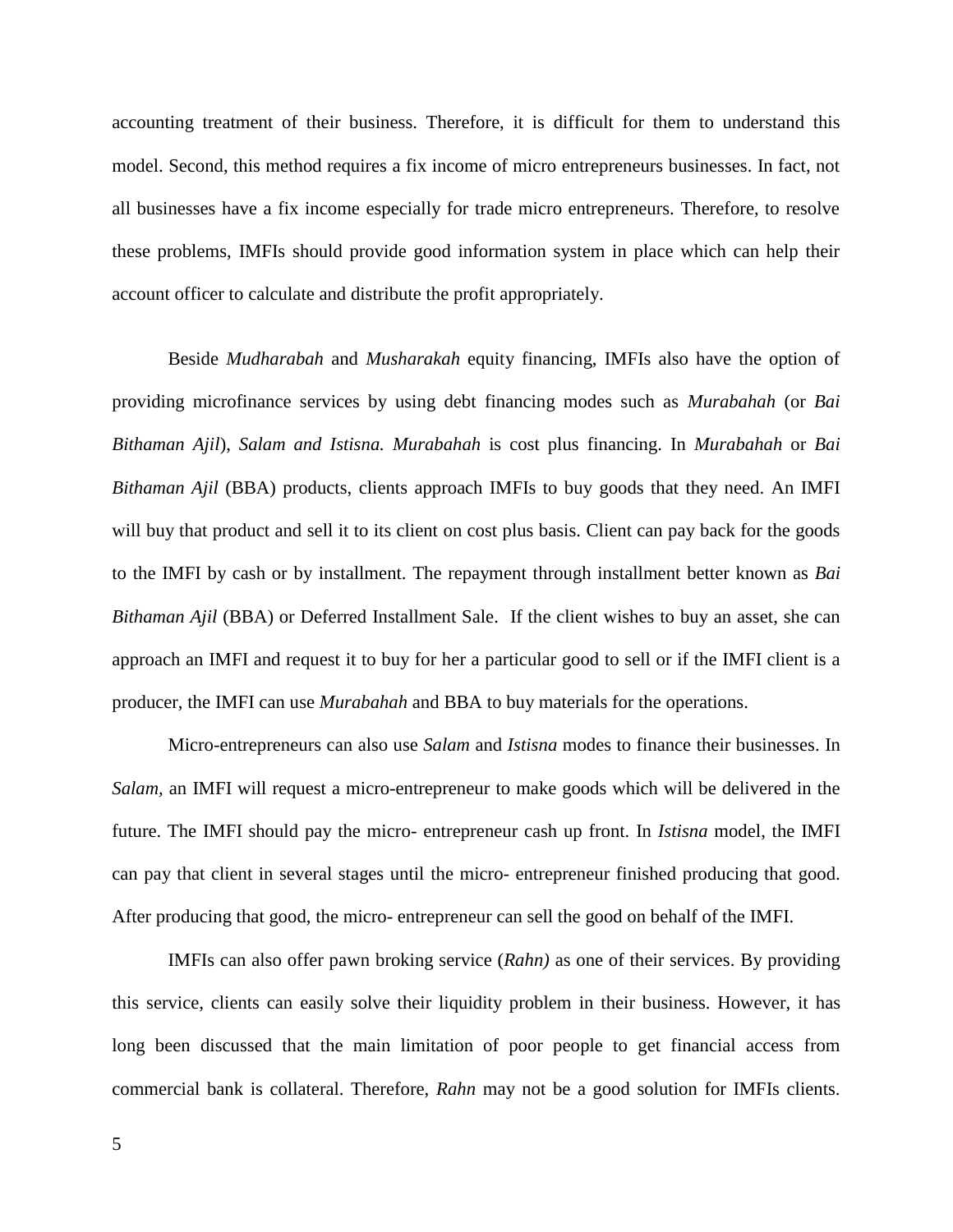IMFIs also can provide *Qardhul Hassan* loan (interest free loan) to finance their clients' businesses. This loan can be distributed not only for business purpose but also for fulfillment of clients basic needs such as to pay school fees of their children.

*Ijarah* is similar to micro-leasing offered by conventional microfinance. In *Ijarah*  transaction, an IMFI buys the asset needed by the client and then lease the asset back to the client. As a lessor, the IMFI owns the ownership right of that asset and the micro- entrepreneur as the lessee should pay the rental based on an agreement between both parties. At the end of leasing period, the micro- entrepreneur can return back the asset or buy it from the IMFI or, if the economic life of the asset is similar to leasing period, the IMFI can transfer the asset to that client.

IMFIs also offer micro *takaful* product to their clients even though this is rarely practiced. Micro *takaful* product offered by IMFIs can be in the form of general *takaful* (which has purpose similar to life insurance), or other *takaful* program with different purposes especially to cover the risk of client's business failure. In micro *takaful,* client regularly put a certain amount of money called sharing account to their *takaful* account. By using *Mudharabah* or *Wakalah* (agency) concept, IMFIs then invest that money and the profit from that investment will be distributed according to the agreement between IMFIs and their clients. The portion of client's profit is further divided into *tabarru'* accounts and client or policy holders' own account. While client's money and profit in policy holder account will be distributed back to clients, the *tabarru'*  account will be given for charity if any policy holders claimed for actual loss, damage, or any subsequent event depending on the coverage under the micro *takaful* product.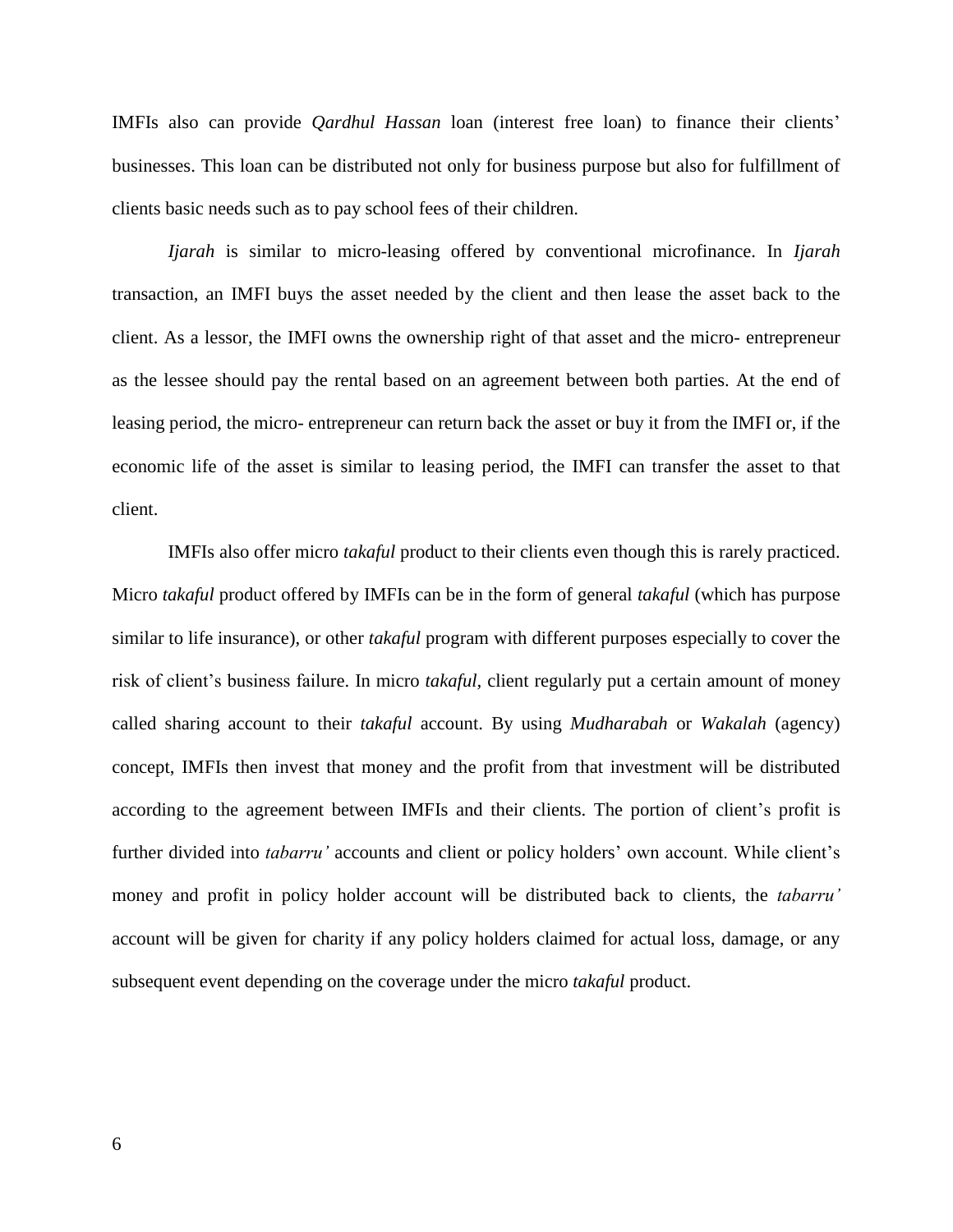#### **3.** *Musharakah Mutanaqisah***: An Innovative Islamic Microfinance Product**

# 3.1. The *Musharakah Mutanaqisah* Concept

The *Musharakah Mutanaqisah* (MM) is based on a diminishing partnership contract. The MM contract consists of two separate contracts. First, a client enters into an agreement with the IMFI under the concept of joint ownership (*Shirkat-al-Milik*). Under this part of the agreement, customer pays the initial share (for example, 20% of the price of a property/asset) to co-own the property/asset, and at the same time the IMFI provides fund for the remaining 80% of the share. The client will then gradually buy back the financier's 80% share at an agreed portion periodically until the property/asset is fully owned by the client. Second, the IMFI leases its share (80%) in the property/machine ownership to the client under *ijarah*, i.e. by charging rent. The client agrees to pay the rental to the IMFI for using its share of the property/asset. The periodic rental amounts are jointly shared between the client and the IMFI according to the percentage of share holding at the particular times which continues to change as the client redeems the financier's share. The client's share ratio would increase after each rental payment due to the periodic redemption until he/she eventually fully owned the property/asset.

Islamic scholars are basically in agreement on the implementation process of *Musharakah Mutanaqisah*. Bendjilali and Khan (1995) and Taqi Usmani (2002) for example, agreed that the MM can help people to rely less on other financing facilities such as the BBA, *Murabahah*, etc. Islamic scholars agree that MM is best implemented for house or machinery financing where both assets can be leased out according to agreed rental. Joint ownership of a house or asset is accepted by all schools of Islamic fiqh since the financier sells its share to the client (see Taqi Usmani, 2002).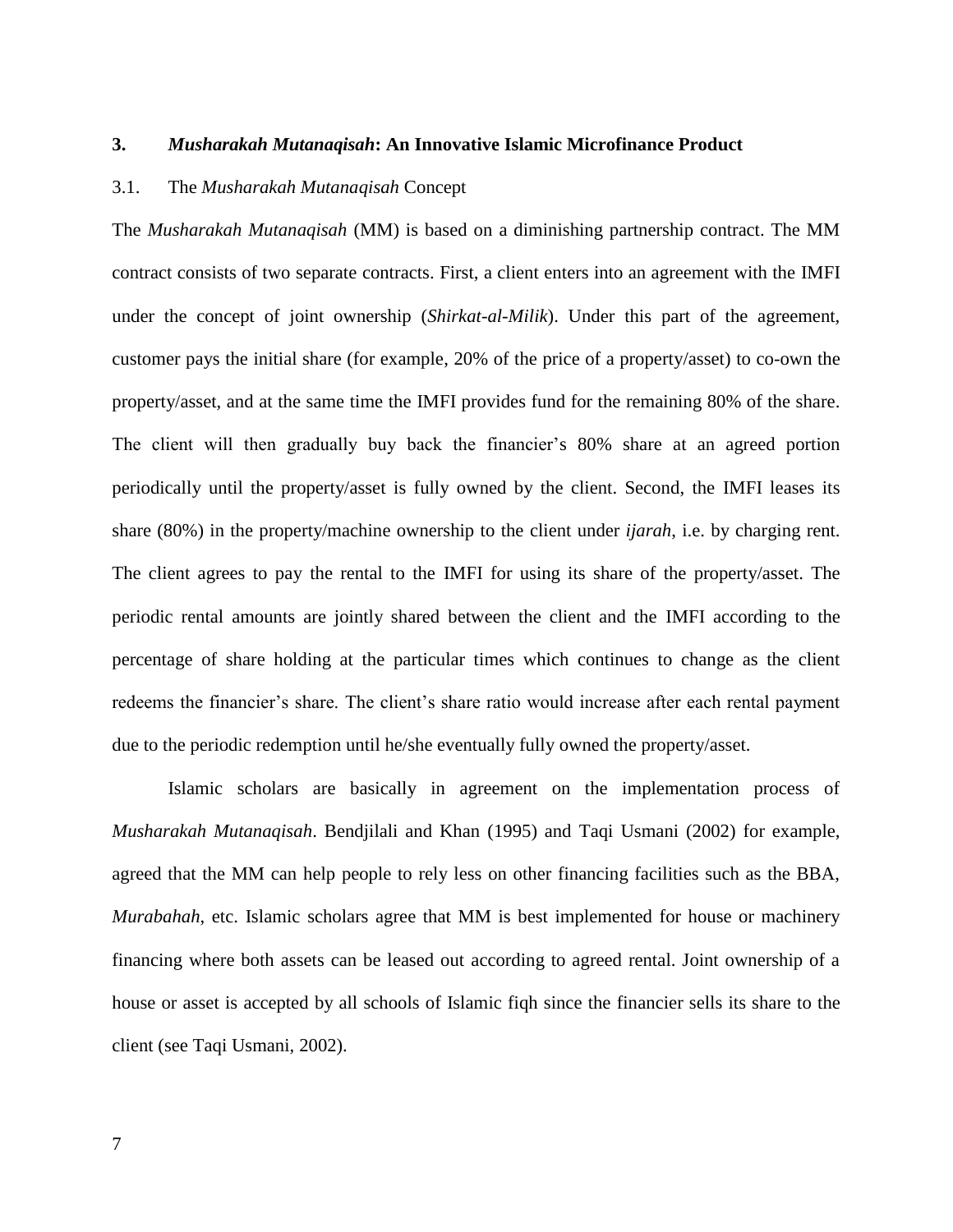The concept of *Musharakah Mutanaqisah* is not only limited to home ownership only. It can be applied when acquiring other forms of assets such as buying a truck or van for earning income and using it as a hired vehicle. Consider for example, a microfinance client wants to purchase a van to transport school children, but can afford to pay only 20% of the purchase price. The IMFI can provide assistance by providing 80% balance of the share. The profit obtained from the business is shared between them based on the capital contribution.

 The IMFI's share is divided into eight units. After three months, for example, the client buys one unit of share from the microfinance institution. Therefore, the IMFI's share is reduced to 70% while the client's share increased to 30%. Due to the now higher percentage of ownership, the client is entitled to a higher profit ratio. This process will go on until after the expiry of two years whereby the van will be wholly owned by the client.

## 3.2. Illustration of *Musharakah Mutanaqisah* Financing

Consider an example where a client wants to purchase a property at the cost of RM40, 000. Let us assume that the client pays 25 percent of the price, i.e. RM10, 000 and the IMFI pays the remaining 75 percent, i.e. RM30, 000. The client wishes to redeem the IMFI's share in 40 months.

Cost of Property =  $RM$  40,000 Amount of financing from IMFI  $(75%) = RM 30,000$ Client  $(25%) = RM 10,000$ Tenure for 40 months (3 years and 3 months) Monthly rent =  $RM 170*$ Client additional purchase of IMFI's share = RM 647.14 Total monthly payment  $= RM817.14$ \* Actual rental rate =  $\overline{RM} 170x 12 = 5.10\% p.a$ RM 40,000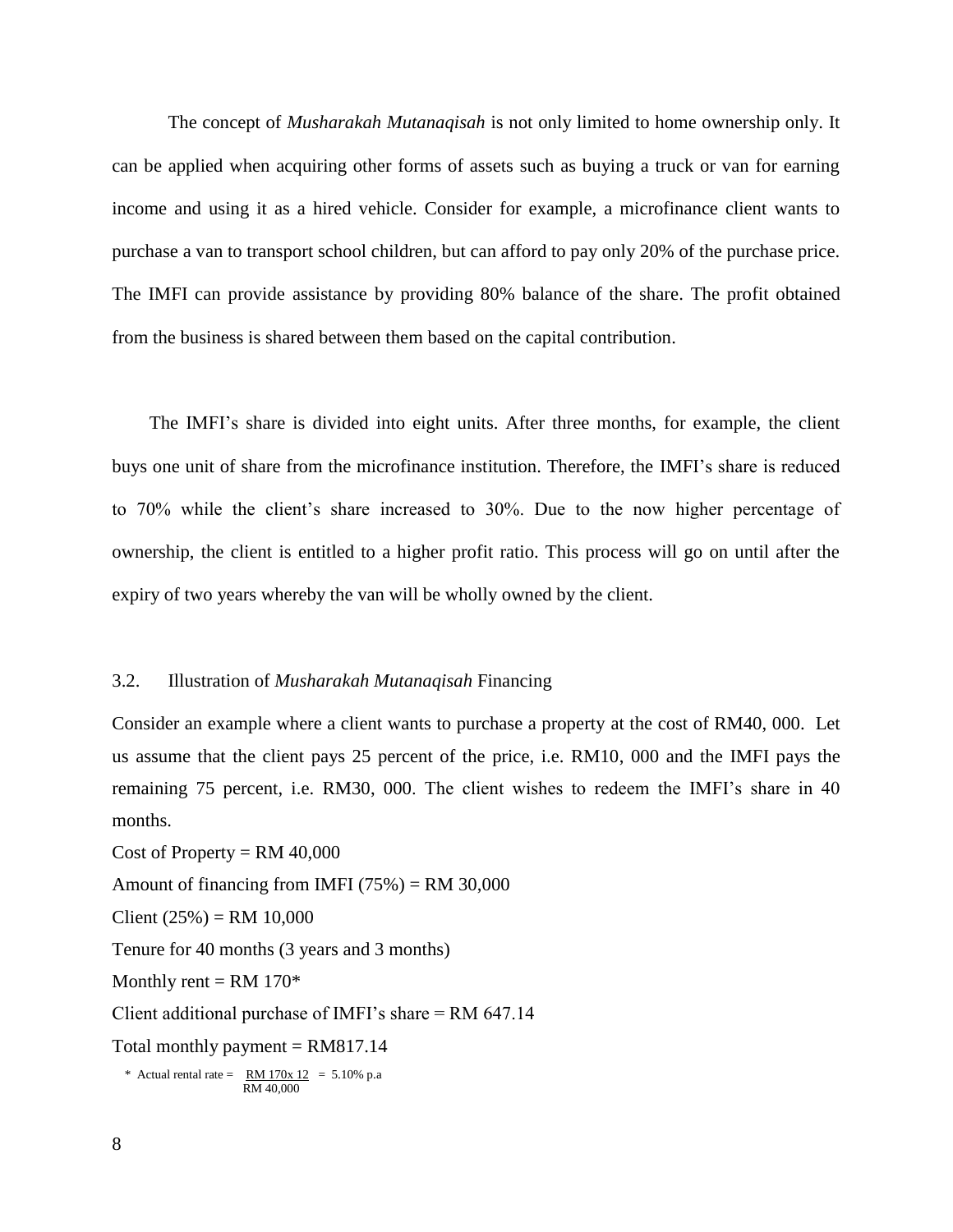#### Table 1

|          |                         |                                            |                          |                          | <b>Rental Division</b> |           |                            |                          |                            |
|----------|-------------------------|--------------------------------------------|--------------------------|--------------------------|------------------------|-----------|----------------------------|--------------------------|----------------------------|
| Month    | Monthly<br>Rent<br>(RM) | Additional<br>purchase of<br>share<br>(RM) | Total<br>Payment<br>(RM) | Client's<br>profit ratio | Client                 | Financier | Client's<br>Equity<br>(RM) | IMFI's<br>Equity<br>(RM) | IMFI's<br>Cashflow<br>(RM) |
|          | A                       | B                                          | $C=A+B$                  | D                        | E                      | F         | G                          | H                        |                            |
| $\Omega$ |                         |                                            |                          | 0.25                     |                        |           | 10,,000                    | 30,000                   | (30,000)                   |
| 1        | 170                     | 647.14                                     | 817.14                   | 0.250                    | 42.50                  | 12750     | 10,689.64                  | 29,310.36                | 817.14                     |
| 2        | 170                     | 647.14                                     | 817.14                   | 0.267                    | 45.43                  | 124.57    | 11,382.21                  | 28,617.79                | 817.14                     |
| 3        | 170                     | 647.14                                     | 817.14                   | 0.285                    | 48.37                  | 121.63    | 12,077.73                  | 27,922.27                | 817.14                     |
| 4        | 170                     | 647.14                                     | 817.14                   | 0.302                    | 51.33                  | 118.67    | 12,776.20                  | 26,522.47                | 817.14                     |
|          |                         |                                            |                          |                          |                        |           |                            |                          |                            |
| 40       | 170                     | 647.14                                     | 817.14                   | 1.00                     | 170                    | 0.00      | 40,000                     | $\boldsymbol{0}$         | 817.14                     |

Payments Schedule for *Musharakah Mutanaqisah* Contract

Total payment = RM 32,685.60 (RM 817.14 x 40)

Rental distribution

E-1 (Customer's) = RM 42.50 (0.25 x RM170) F-1 (IMFI's) = RM 127.50 (0.75 x RM170)

Equity distribution

G-1(Customer's equity) = RM 10,000 + (RM 647.14 + RM 42.50) = RM 10,689.64<br>H-1 (IMFI's equity) = RM 40,000 - RM 10,689.64 = RM 29,310.36

 $RM$  40,000 – RM 10,689.64 = RM 29,310.36

The client will pay rental based on the actual rate of the property amounting to RM 170 per month (Mydin Meera & Abdul Razak, 2009). In addition, he purchases additional share from IMFI amounting to RM 647.14 monthly. Hence, the total monthly payment to be made to IMFI will be RM 817.14 (RM 170 + RM 647.14). As can be seen the rental distribution earned by the client (column E of Table 1) gradually increases from RM 42.50 in month 1 to RM 51.33 in month 4, as client's equity in the property increases from RM 10,000 to RM 12,776.20 (column G4). On the other hand, IMFI's ownership decreases correspondingly. In the end the client will own the entire property in the  $40<sup>th</sup>$  month after full payment of RM 32,685 has been made to IMFI.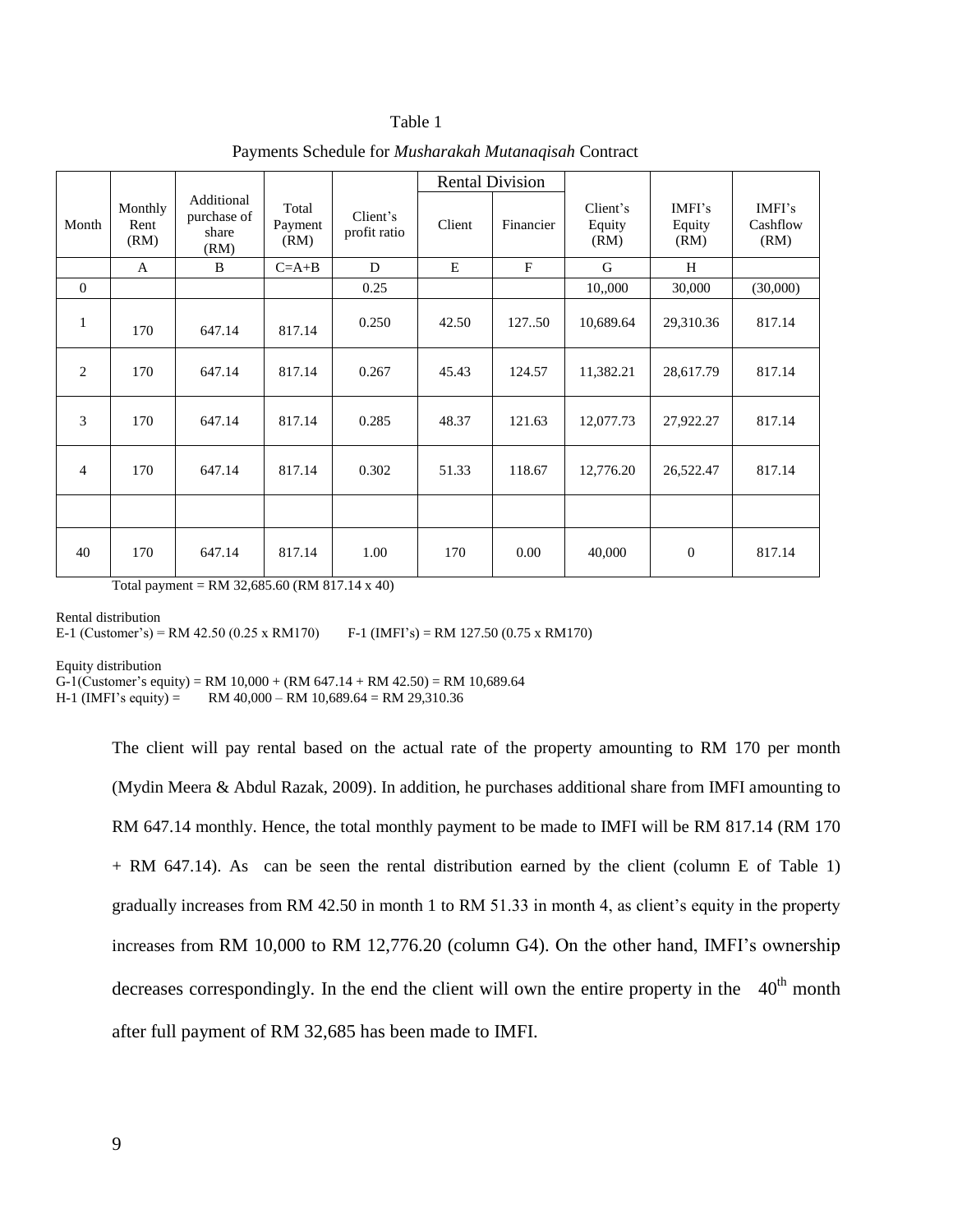#### 3.3. Flexibility and superiority of *Musharakah Mutanaqisah* (MM)

The main advantage and superiority of the MM contract over debt financing contracts such as *Murabahah*  and *Bai Bithaman Ajil* (BBA) is its flexibility. This has two implications. Foremost, the later contracts are based on fixed profit rate whereby IMFI's profit rate has been included upfront in the selling profit rate. It is similar to conventional fixed interest rate whereby computation of profit is based on time value of money formula<sup>1</sup>. The can be illustrated using the example below:-

Cost of Property =  $RM$  40,000 Cost of financing IMFI  $(75%) = RM 30,000$ Tenure for 40 months (3 years and 3 months) Profit rate =  $9.02 %$  p.a  $*$ Monthly installment amount  $= RM 864.69$ Selling Price = RM 34,587.60 (RM 864.69 x 40)

\* 9.02 % p.a is bench marked based on average lending rate (Abdul Razak, D, 2011, p.203).

Table 2 compares the two different methods of computations using BBA and MM. As can be seen, the monthly installment computed using BBA (RM 864.69) is more expensive than MM which is only RM 817.14. This result is higher profit made by IMFI i.e. RM 1,902. If the client uses the same monthly installment of RM 864.69 he pays for BBA for MM financing, he can own the property earlier i.e. 37.4 months instead of 40 months. Moreover, BBA profit rate is fixed until the end of tenure whereas MM rental rate is flexible and can be revised within the tenure of financing. This flexibility enables the IMFI to structure the client's monthly installment based on the prevailing economic conditions.

$$
PV = \frac{Pmt}{i} \left[ 1 - \frac{1}{\left(1+i\right)^n} \right] \text{ which gives } Pmt = \frac{i(1+i)^n PV}{\left(1+i\right)^n - 1}.
$$

 $\overline{a}$ 

 $1$  Conventional standard formula for present value of annuities as computation for conventional housing loan, i.e.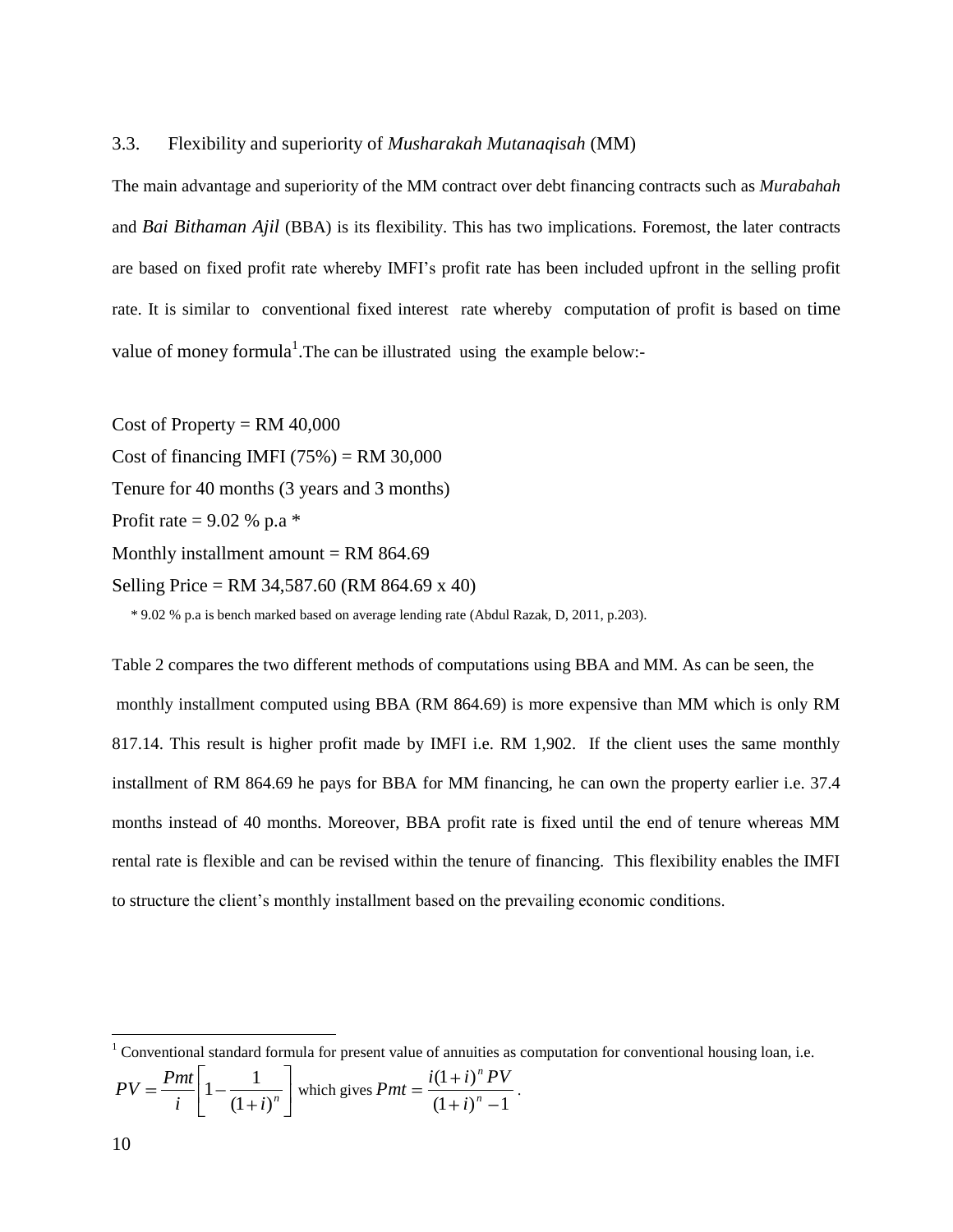| <b>Types of financing</b>               | <b>BBA</b>   | <b>MM</b>    |
|-----------------------------------------|--------------|--------------|
| Amount of financing                     | RM 30,000    | RM 30,000    |
| Profit rate / Rental rate               | 9.02 % p.a   | 5.1 % p.a    |
| Tenure                                  | 40 months    | 40 months    |
| Monthly installment                     | RM 864.69    | RM817.14     |
| Total cost of payment for the 40 months | RM 34,587.60 | RM 32,685.60 |
| Total profit paid to IMFI               | RM 4,587.60  | RM 2,685.60  |

 Table 2 Comparison of computation using BBA and MM financing

 The second implication on the flexibility of the MM structure is that it allows the client to make additional purchase of IMFI's share during the financing period. This is illustrated using Table 3 below. In the above situation, the client pays additional RM 200 in his monthly installment amounting to RM 1,017.14 compared to RM 817.14 in Table 2. The will reduce the tenure of financing to 31.4 months from the original period of financing of 40 months, hence savings the client to pay 8.6 months of profit to the IMFI. The cost savings to the client is possible due to the flexibility feature of the *Musharakah Mutanaqisah* which is based on PLS compared to debt financing structures such as *Murabahah* and *Bai-Bithman Ajil* which compute profit upfront.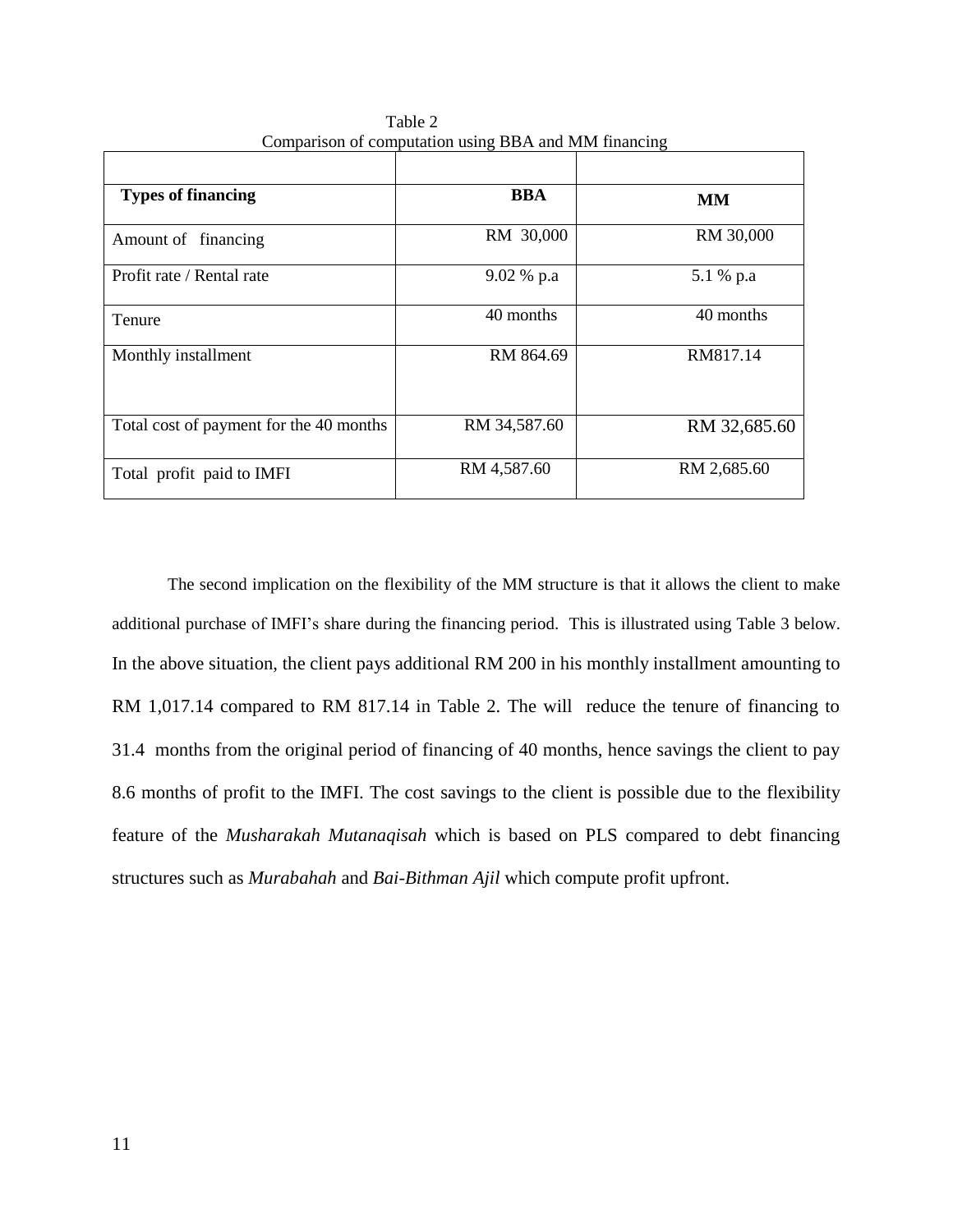#### Table 3

|                |                         |                                            |                          |                          | <b>Rental Division</b> |              |                            |                          |                            |
|----------------|-------------------------|--------------------------------------------|--------------------------|--------------------------|------------------------|--------------|----------------------------|--------------------------|----------------------------|
| Month          | Monthly<br>Rent<br>(RM) | Additional<br>purchase of<br>share<br>(RM) | Total<br>Payment<br>(RM) | Client's<br>profit ratio | Client                 | Financier    | Client's<br>Equity<br>(RM) | IMFI's<br>Equity<br>(RM) | IMFI's<br>Cashflow<br>(RM) |
|                | A                       | B                                          | $C=A+B$                  | D                        | E                      | $\mathbf{F}$ | G                          | H                        |                            |
| $\theta$       |                         |                                            |                          | 0.25                     |                        |              | 10,,000                    | 30,000                   | (30,000)                   |
| 1              | 170                     | 847.14                                     | 1017.14                  | 0.250                    | 42.50                  | 127.50       | 10,889.64                  | 29,110.36                | 1017.14                    |
| 2              | 170                     | 847.14                                     | 1017.14                  | 0.272                    | 46.28                  | 123.72       | 11,783.06                  | 28,216.94                | 1017.14                    |
| 3              | 170                     | 847.14                                     | 1017.14                  | 0.295                    | 50.08                  | 119.92       | 12,680.28                  | 27,319.72                | 1017.14                    |
| $\overline{4}$ | 170                     | 847.14                                     | 1017.14                  | 0.317                    | 53.89                  | 116.11       | 13,581.31                  | 26,418.69                | 1017.14                    |
|                |                         |                                            |                          |                          |                        |              |                            |                          |                            |
| 40             | 170                     | 847.14                                     | 1017.14                  | 1.00                     | 170                    | 0.00         | 40,000                     | $\mathbf{0}$             | 1017.14                    |

Payments Schedule for *Musharakah Mutanaqisah* Contract

Total payment = RM 40,685.60 (RM 1017.14 x 40)

# **4. Conclusion**

Islamic microfinance can be an effective tool to alleviate poverty. With a combination of Islamic finance and microfinance, both of which seek justice for all parties not only the surplus unit, Islamic microfinance can be a powerful tool to fight poverty problem if these institutions are managed in the right way. Islamic microfinance institutions should refrain themselves from imitating Islamic banks by only focusing on debt financing products as a way of obtaining easy, risk-free, and steady flow of income. The practice of only concentrating on debt financing products defies the main purpose of the existence of microfinance institutions which is to alleviate poverty and to increase socio-economic condition of the poor.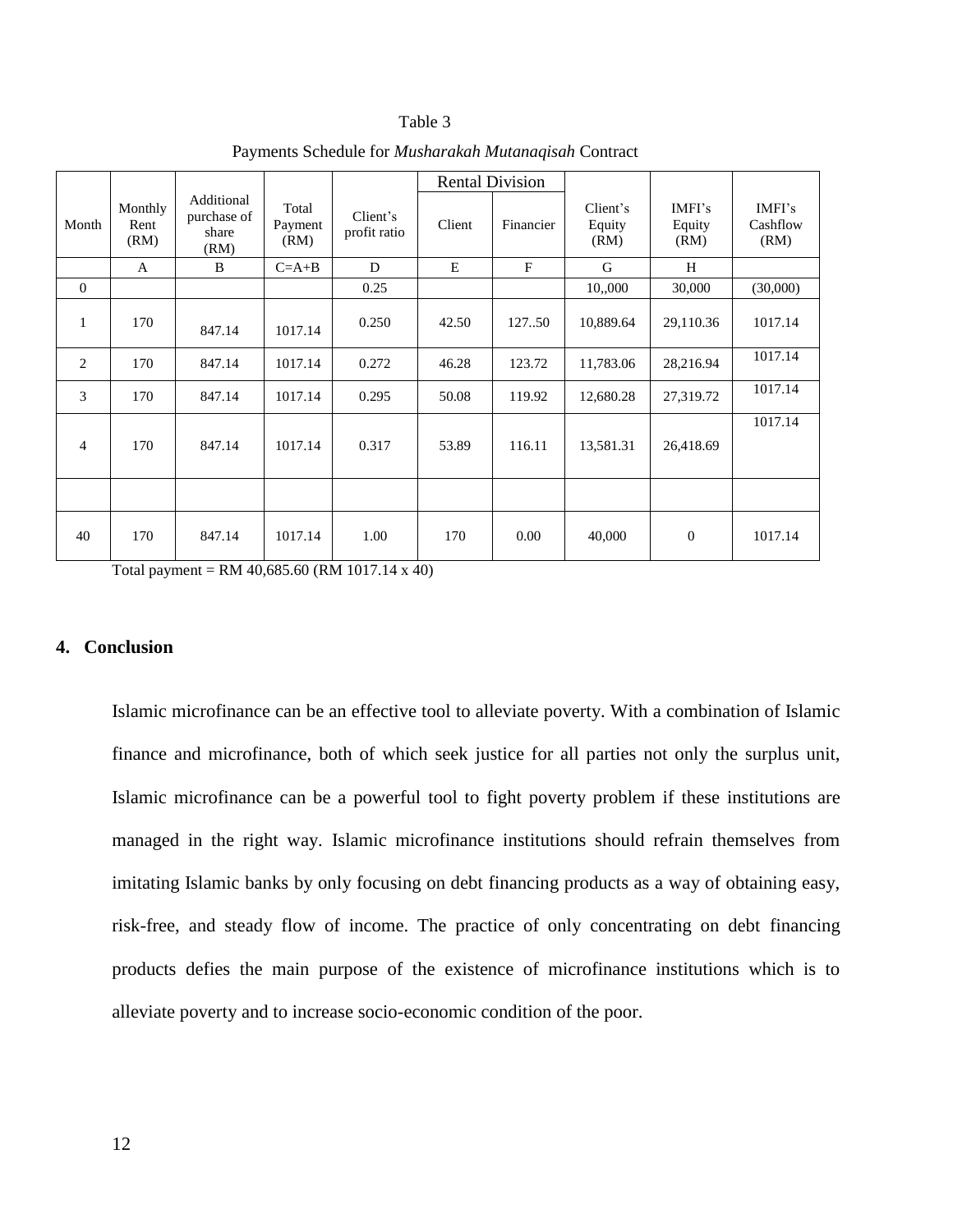This paper has illustrated that equity financing product, in specific, *Musharakah Mutanaqisah* is superior compared to debt financing product. If *Musharakah Mutanaqisah* is widely used in financing micro-enterprise activities, it has the potential to bring about positive effect on the distribution of income in the society and an increase in the socio-economic condition of the poor.